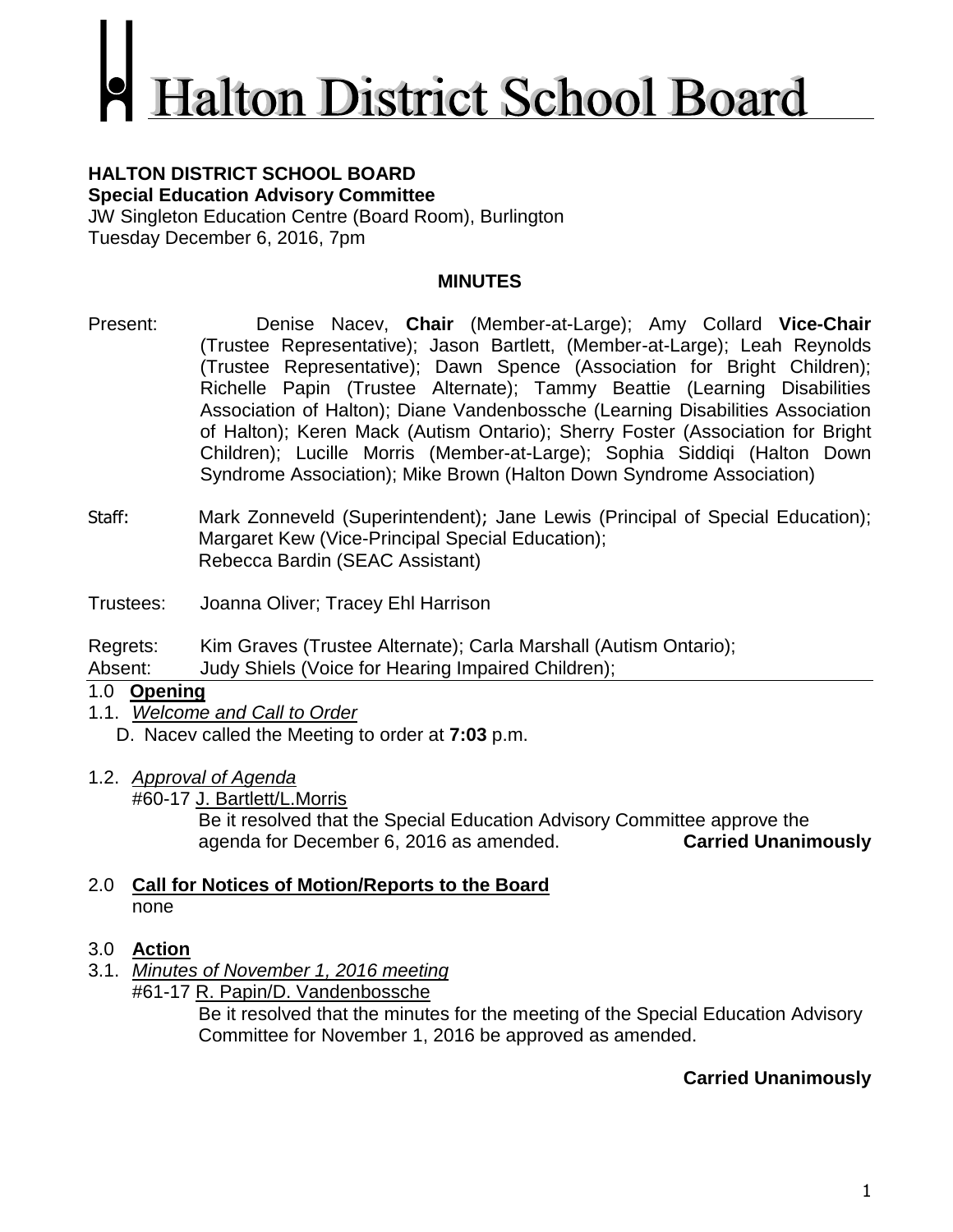#### 3.2. *Special Education Review*

As agreed amongst SEAC members this item was moved to follow the adjourned SEAC meeting with the intent to meet as a Special Education Review Focus Group with the purpose of SEAC being able to provide the consultants with open feedback.

#### 4.0 **Questions from the Public** None

5.0 **SEAC Discussion/Question Period** No discussion or questions from members

#### 6.0 **Communication to SEAC**

#### 6.1. *Superintendent's Report – December 2016*

#### 1. Students With High Risks Review

Our work on this review continues. We have analyzed accident report data, received input from school admin and SEAC, and have begun regular meetings with the steering committee. We will be gathering input from various staff and considering next steps.

2. Special Education Programs and Services Review

This review is moving ahead very well with the following work nearing completion: analysis of HDSB, GTA boards and provincial enrollment data by exceptionality, analysis of HDSB funding and budget for special education, focus groups discussions with SERTs and school admin, individual meetings with some senior admin. Next steps include input from SEAC tonight, parent surveys, and input from PSSP and EA staff.

## 3. Professional Development

Staff development planning and delivery is ongoing, with a heightened focus this year on students with learning disabilities. Staff have also participated in several learning activities outside the board including Geneva Centre for Autism International Symposium, Council for Exceptional Children Conference, Ministry Wellness and Engagement training, and Children's Mental Health Ontario Conference.

#### 4. Most Likely to Succeed Screenings

We have hosted several screenings for staff of [Most Likely to Succeed](http://www.mltsfilm.org/). This provocative film has stimulated much discussion about what and how we learn. We are exploring innovative approaches to teaching and learning with the intent of increasing student engagement and positive school experiences and learning outcomes.

D. Vandenbossche requested an opportunity for SEAC to attend a screening of the film "Most Likely to Succeed".

A. Collard responded that she has recently reached out to Superintendent J. Newton to set up a screening for SEAC. Further details will follow once available.

J. Bartlett would like to confirm how many meetings will take place with SEAC and the Special Education Review Consultants?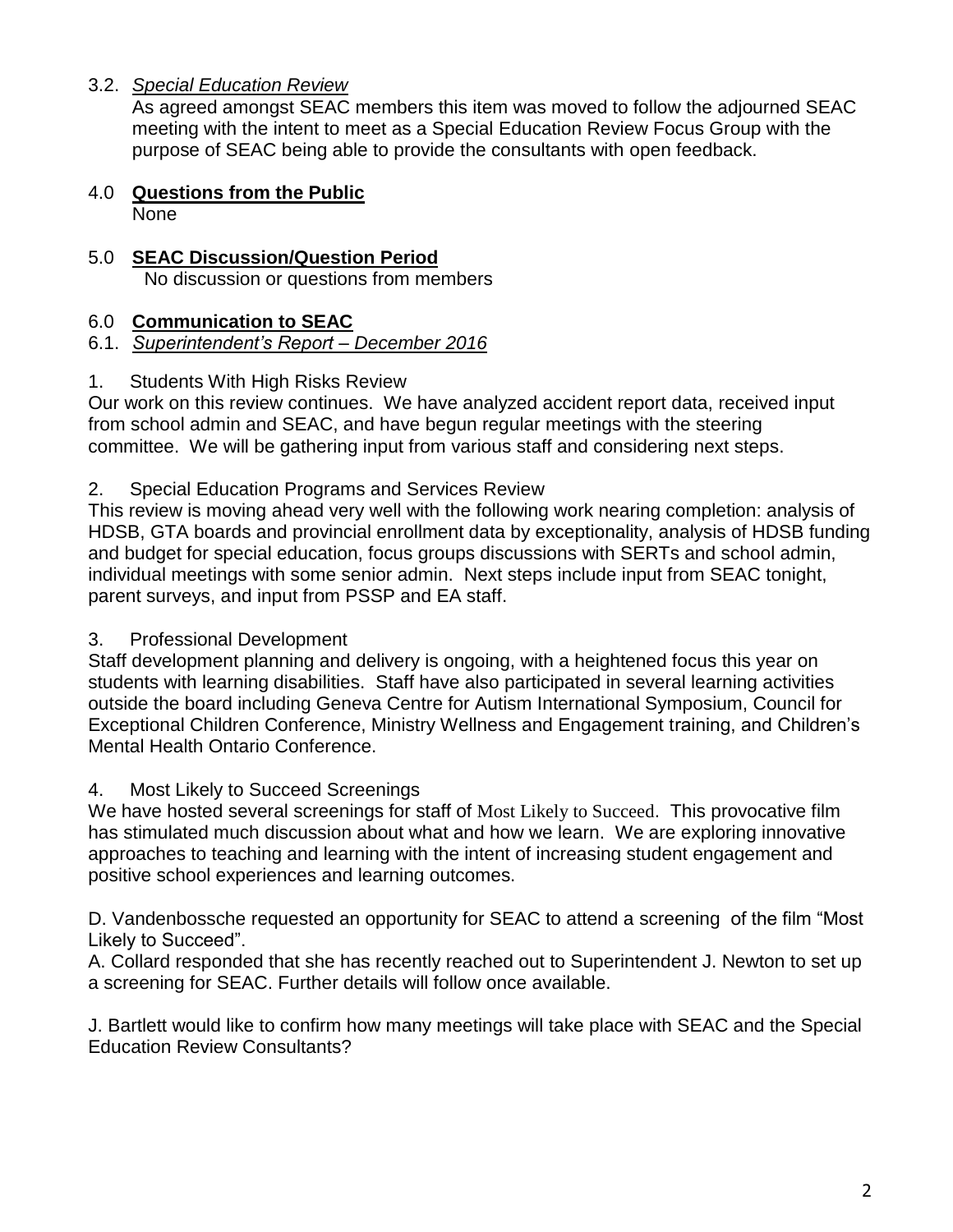M. Zonneveld responded that this will be SEAC's first opportunity to participate in the research portion of the review. Future opportunities may come available based on the considerations for next stages of the review.

L. Reynolds thanked M. Zonneveld for offering the feedback on the Special Education Review and would like to know what opportunities the wider group of parents will have to provide feedback?

M. Zonneveld responded that they are considering sending out a survey to all parents with students receiving Special Education within HDSB. Currently reviewing the response options in this outreach as this is a work in progress.

D. Vandenbossche would like to know if accommodations will be attached to the survey? M. Zonneveld responded that this is being discussed and the hope is that it will be as accessible as possible.

S. Foster would like to know if the consultants are approaching specialists/experts in areas such as gifted education, autism etc. and other experts in education in each of the exceptionalities?

M. Zonneveld responded that this has not been the plan to go to individuals as you are describing. Comparisons taking place with other boards and literature reviews.

S. Foster requested that each association be given the opportunity to submit literature that they feel will contribute to the review. What is the time line and when should this be submitted?

M. Zonneveld responded that this can be reviewed further with the steering committee on Thursday. Time lines will need to be reviewed and discussed.

S. Foster mentioned that there is an endless amount of literature that can portray very different views. It would be useful for the associations to provide literature that is supported and that they feel is relevant to the associations and the students it supports. Should associations assist in directing consultants to the literature or provide literature?

J. Bartlett would like to know what the comparison benchmark that HDSB will use in assessing current practice. What is the comparative benchmark relative to the boards standards and ministry standards?

M. Zonneveld responded that there has been a large amount of data reviewed and the committee is currently in the process of discussing the option of an interim report to SEAC. All of the above is considered in the research and comparisons.

J. Bartlett would like to know if other members of SEAC could attend the steering committee meetings as an observer in order to have a deeper understanding of the review and the process.

M. Zonneveld responded that this will be discussed further at the steering committee meeting but also suggested that any questions be brought forward to D. Nacev the SEAC Representative. D. Nacev will continue to provide feedback and an update to SEAC following the Special Education Review Steering Committee meetings.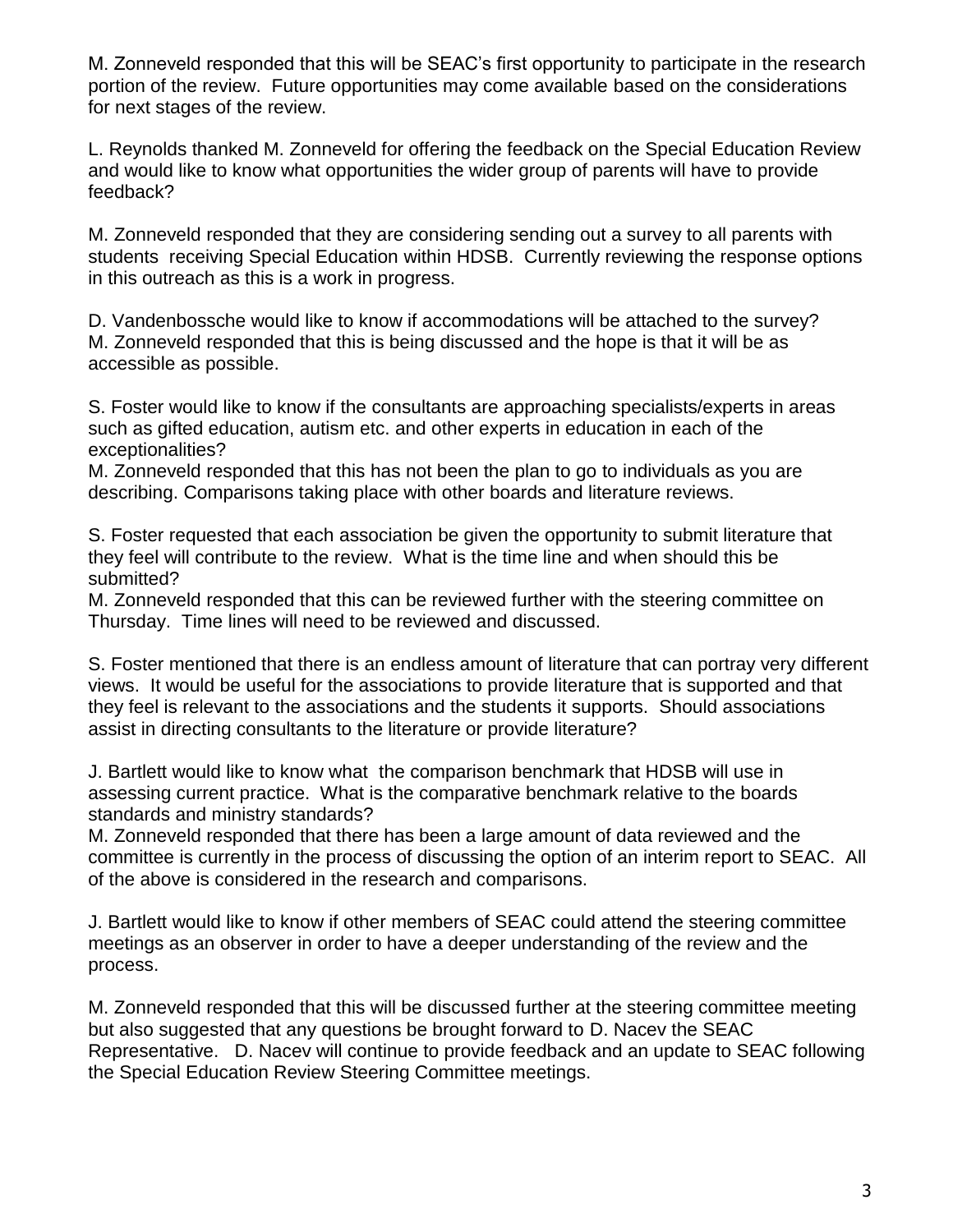T. Beattie would like to know if any of the data being collected will include the Learning Centres?

M. Zonneveld responded that the depth of the program evaluation will be considered.

S. Foster requested that D. Nacev reach out to SEAC through email prior to the steering committee meetings requesting any questions be sent to her that they would like brought forward. Would also request that D. Nacev continue to provide SEAC with a debrief following the meeting.

D. Nacev responded that she welcomes any questions from SEAC prior to the meetings. The focus group tonight will cover much of the data that was discussed at the last meeting. D. Nacev confirmed that she will continue to provide SEAC with feedback following the steering committee meetings.

S. Siddiqi supports the suggestion of sending literature on behalf of the associations.

S. Foster would like to know how other boards are being evaluated and compared to HDSB? M. Zonneveld responded that quantitative data is being gathered as well as reviewing budgets spent/allocated, looking at performance data such as EQAO and learning skills. M. Zonneveld has been contacting neighbouring boards to further research their program offerings. This is conducted through conversations and anecdotal methods.

S. Foster requested a list of boards that HDSB is using as comparisons. S. Foster would like to reach out to other SEAC Representatives within these boards to discuss in further detail what is working and not working and provide this feedback to the Steering Committee. M. Zonneveld responded that this suggestion will be taken back to the steering committee for further discussion.

S. Foster would like to ensure SEAC fully utilizes the opportunity of the Special Education Review and suggested that more time be given if needed to complete this review to its fullest extent.

M. Zonneveld responded that timelines are being discussed and it is possible that this could be broken down into part 1, 2 etc.

M. Zonnveld confirmed that D. Nacev will follow up with SEAC after Thursday's meeting.

6.2. *Association Reportsl D. Vandebossche LDAH* LDAH Report to SEAC Dec. 6, 2016

1. Our November Lecture Series workshop in Georgetown was well-received. The topic was psychological assessments and tying into IEP. There were so many questions about IEPs that we could probably run a separate session just on that topic. We handed the parents a Parent Tool Kit binder with appropriate dividers and the York Region DSB waterfall chart titled "Understanding Learning Disabilities". The next session in January, in Milton, will feature Dr. Sue Ball from York Region DSB who will provide parents with a deeper understanding of the information in the waterfall chart. All sessions are listed on our website.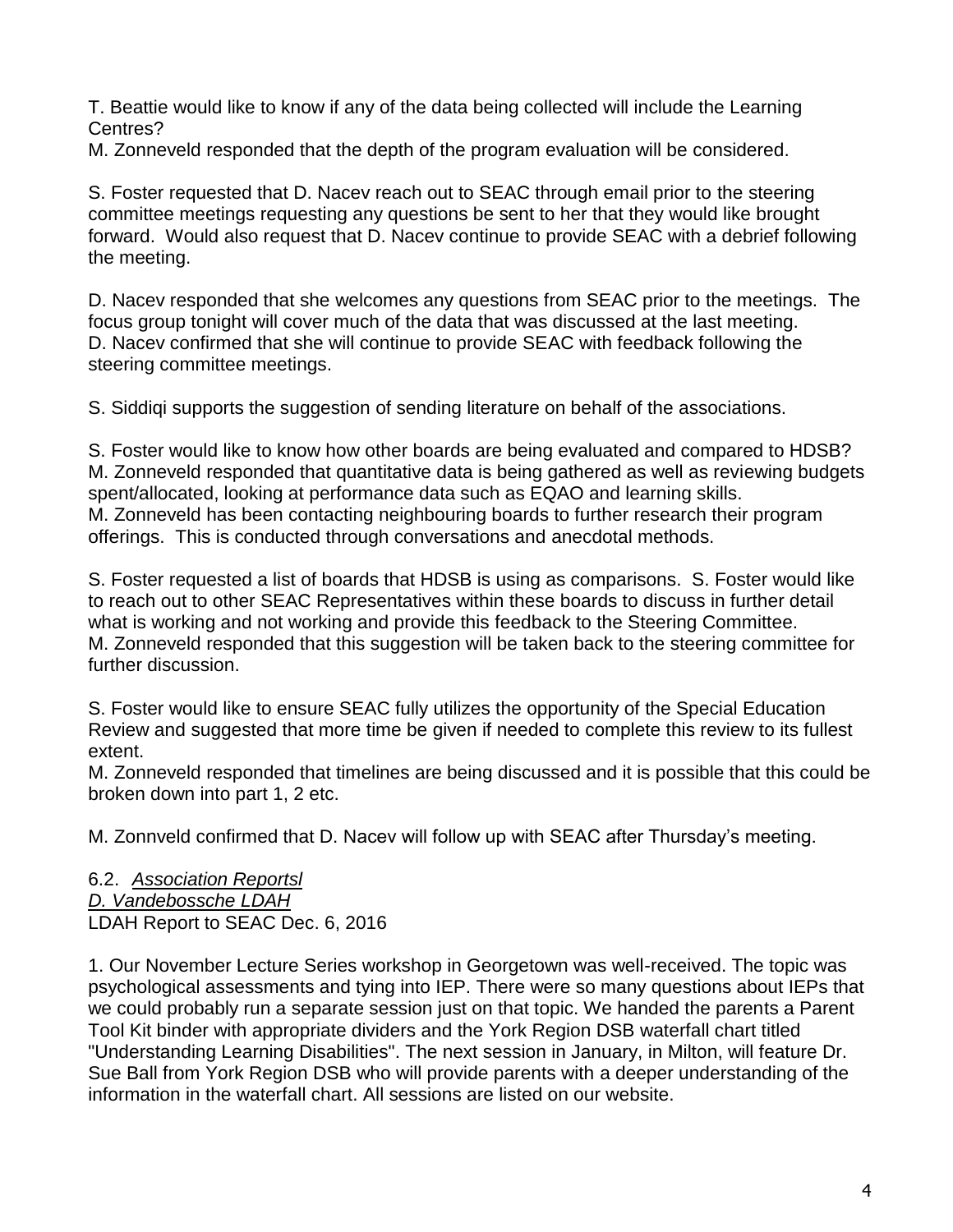2. Our Reading Rocks program has finished the fall session. Gains were seen in all students in reading and self- esteem which is the goal. The winter session starts in January and also starts the second year of our OTF Grant. If you know of anyone who would like to volunteer to tutor please contact Katie Jacobs at LDAH- 905-333-1977. We welcome adults, postsecondary students and senior high school students. No training is required as we train our volunteer tutors and they receive constant support from on-site Facilitators. We will provide letters of recommendation and volunteer hours to anyone successfully completing the 8 week session.

3. The conference information is on our website - [ldahalton.ca.](http://ldahalton.ca/) The conference is Thursday March 23, 2017 at the Burlington Holiday Inn. Registration is open. Information is also being sent to all school boards in the province. We are very exciting that Dr. Todd Cunningham will be our keynote speaker.

4. We are planning to start a Jump Math Booster Program for students from Grades 4-6, Jan 21 - March 4. See website for details and to register.

## 6.3. *Trustee Reports*

R. Papin

- Timeline for the Program and Accommodation Review (PAR) for Burlington Secondary **Schools**
- Thursday, December 1, 2016 Formation and orientation of PAR Committee; Chair: HDSB Superintendent
- Thursday, December 8, 2016 Public Meeting # 1; Location New Street Education Centre, 3250 New Street; Please register for this event. More information is available on the HDSB website.
- The Halton District School Board directed the Director to undertake a school boundary review for the new Martin Street Public School with an expected completion date of no later than February 2017.
- The Halton District School Board directed the Director to undertake a school boundary review for the area bounded by Dundas Street to the south, Walkers Line to the east and Highway 407 to the north and west; with an expected completion date of no later than February 2017.
- Both committees have been formed and began consultations. More information is available on the HDSB website.

M. Zonneveld mentioned that S. Miller would like to attend the January SEAC meeting to present and gather feedback from SEAC on PAR.

D. Nacev asked that the PAR meetings not conflict with SEAC meetings.

R. Papin did respond that they have considered this when scheduling the meetings.

D. Nacev welcomed two new representative from Halton Down Syndrome. Sophia Siddiqi and Mike Brown.